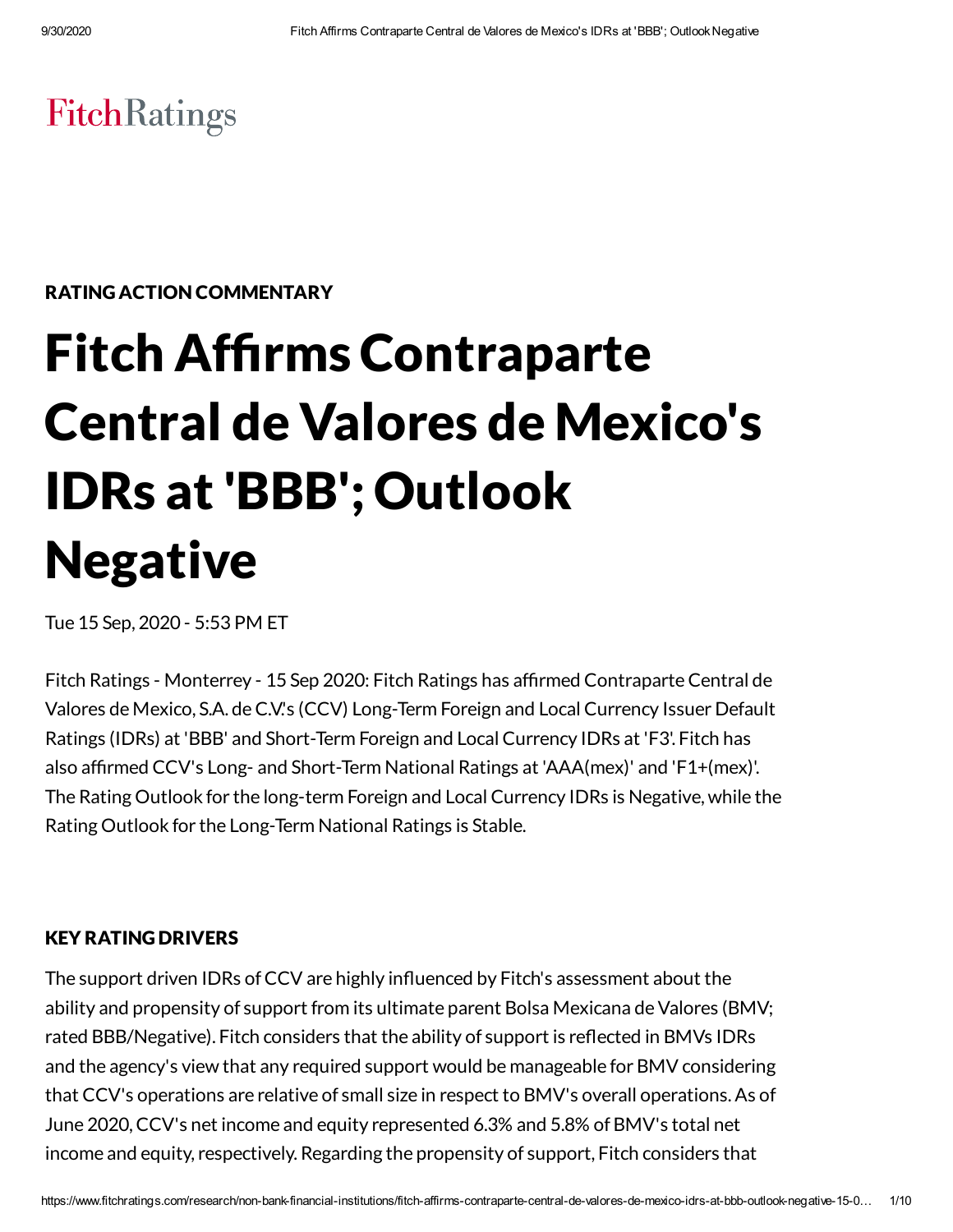CCV's performs a core role for its ultimate parent given that it is the only central counterparty for Mexican stock market and represents an important business line forBMV. The propensity of support also factors in the huge reputational risk that CCV's default would represent forBMV as potential losses could be relevant despite its relatively small size to BMV.

CCV's Negative Outlook on its IDRs reflects the Rating Outlook of its ultimate parent BMV due to CCV's ratings are support driven and aligned to BMV's ratings. The Negative Outlook reflects Fitch's opinion that although BMV and its subsidiaries have demonstrated strong operational and counterparty resilience in the elapsed months ofthe current crisis,the ratings of national Financial Market Infrastructures (FMIs) remain sensitive over the medium to long term to investor appetite and sentiment locally and globally, which amid the rising uncertainties in the Mexican operating environment pose additional risks forBMV and its subsidiaries' franchise and company profile when compared to some other globally rated FMIs operating in deeper markets with higher-rated operating environments.

CCV's national scale ratings are relative rankings of creditworthiness within a certain jurisdiction. The Rating Outlook on the National Long-Term ratings is Stable as Fitch does not anticipate negative changes in local relativities.

Notwithstanding that the following aspects do not have direct implications forCCV's ratings, due to they are support driven, Fitch evaluated the overall business of CCV as follows:

In Fitch's view,CCV presents a solid franchise considering its unique role in the Mexican nancial market and its long track record of more than 16 years of operation in the Mexican stock market. Its franchise is also benefited from high entry barriers considering the rigorous regulatory and operational requirements. Fitch assessment of CCV's business model is weaker than other global FMIs due to a less deep stock market, less diverse business model and a high clearing agent concentration. Due to the nature of its operations, CCV's business model is concentrated in clearing and settlement services, trade novation and collateral management services in the equities market, which as of June 2020 represented around 93% of its total revenues, excluding the net financial margin. The entity is still working on the diversification of its income sources through the analysis of several alternatives.

Fitch considers CCV maintains a solid Financial Safeguard System (FSS) composed by three guarantee funds, which are frequently tested through detailed stress exercises.As of June 2020, those guarantee funds registered MXN4.1 billion (above the MXN3.9 billion of the same date in 2019), amount that covered around 10.7x the Value at Risk registered as of that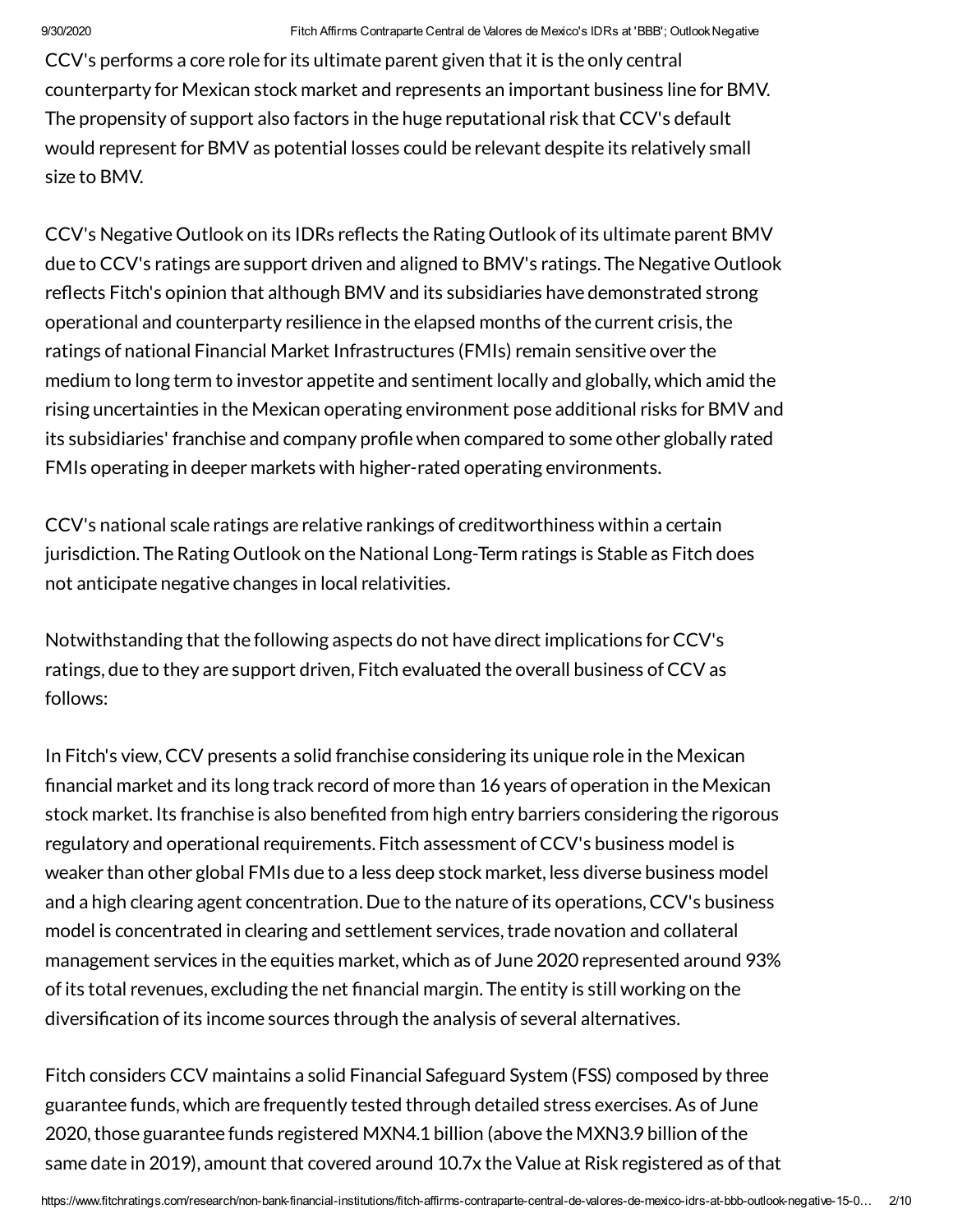date. During 2019,CCV's reinforced its FSS according the international best practices by applying the skin in the game in an earlier step in the FSS and increasing the percentage of that skin in the game. During 2019 and the first half of 2020, there has not been defaults that have detonated CCV's FSS.

The strong capitalization and leverage metrics of CCV are driven by the fact that CCV's operations are completely equity funded.Also,CCV's exhibits a low liquidity risk due to the guarantee funds are mainly invested in highly liquid debt securities (mainly cash, government instruments and repo operations) and in high marketability equity. Fitch considers that CCV presents the opportunity area relative to best global practices as it lacks of a contingent liquidity line; however, CCV is planning to strength its liquidity and it is considering the possible implementation of a contingent liquidity line.

CCV also exhibits a robust profitability level given its constant earnings generation and its efficiency metrics that resulted from the synergies with Asigna and its parent company. As of June 2020,CCV presented a strong fee adjusted EBITDA to total revenues of 59.9%, above the 56.0% registered at the end of 2019 driven by the current market volatility and macroeconomic uncertainty.

Regarding its counterparty exposure, CCV's exhibited high concentrations since its 10 main clearing agents represented around 73% of the operated volume as of July 2020. The agency considers that concentration risks exacerbate under current more volatile conditions and considering the average more modest credit profiles of its clearing agents in respect to some other rated CCVs. In Fitch's opinion,CCV exhibits the opportunity area of concluding the implementation of IOSCO's Principles of Financial Markets Infrastructure (PFMIs) and the full implementation of the Cover One stress test and of the Reverse stress test. Also, the entity does not perform a Cover Two stress test, which is usually seen on CCPs. PFMIs' implementation has taken longer than expected due to additional requirements from local authorities.

### RATING SENSITIVITIES

Factors that could, individually or collectively, lead to negative rating action/downgrade:

--Any perception by Fitch of reduced strategic importance ofCCV to its parent company may trigger a downgrade of its IDRs, but is not the base case scenario since Fitch considers CCV a core subsidiary of BMV.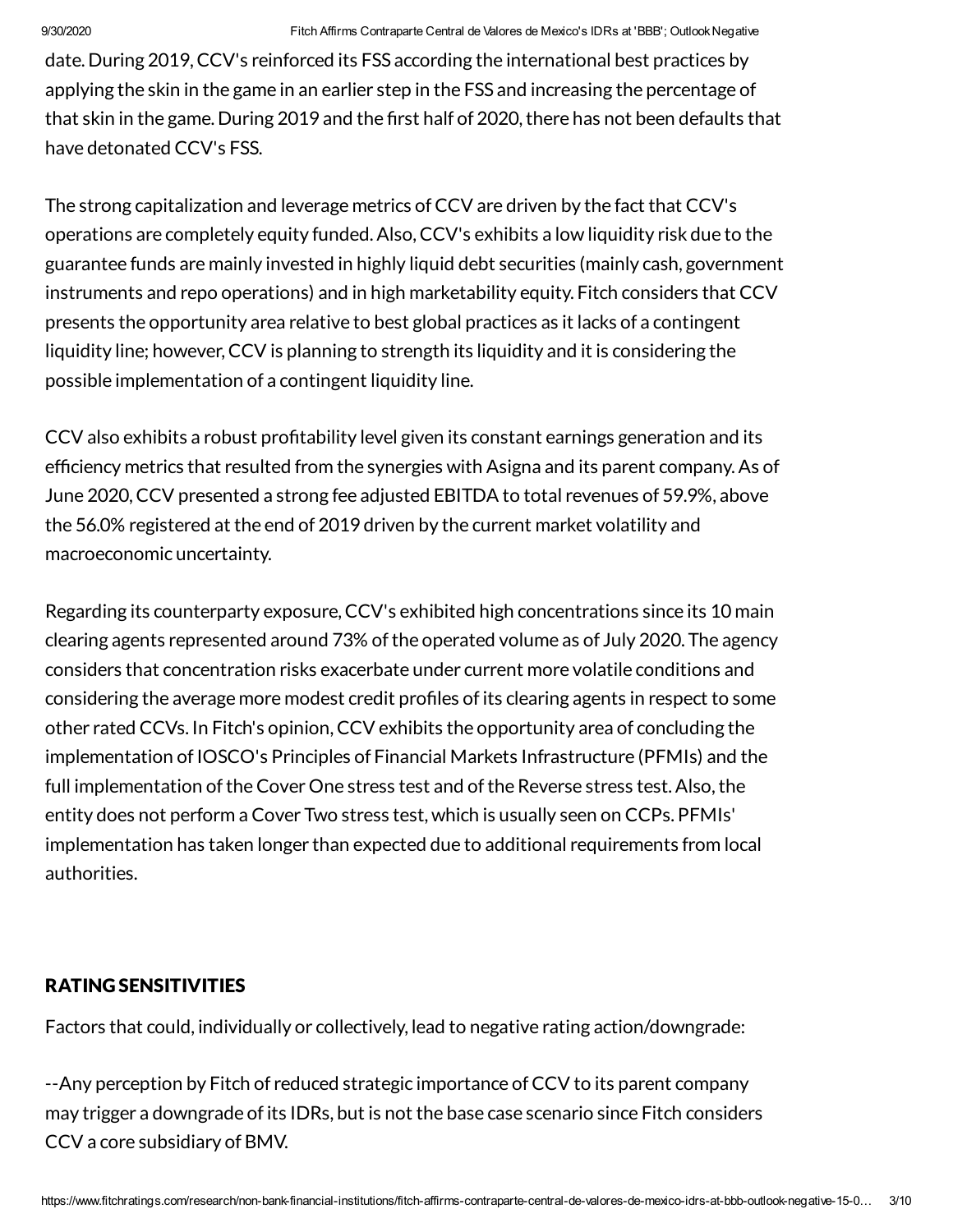--In the case of a downgrade of BMV's IDRs,CCV's IDRs could be driven by its intrinsic credit profile if this remains without changes from the effects of the challenging operating environment.

--Any downgrade to CCV's national scale ratings will reflect a negative change in local relativities.

Factors that could, individually or collectively, lead to positive rating action/upgrade:

--There is limited upside potential for CCV's IDRs. The IDRs are already one notch above Mexico's IDRs, which have a Stable Outlook.CCV's IDRs could only be upgraded by a similar rating action on sovereign ratings that drives an upgrade in BMV's IDRs.

--The national scale ratings of CCV are at the highest level on the national scale; therefore, they cannot be upgraded.

#### BEST/WORST CASE RATING SCENARIO

International scale credit ratings of Financial Institutions and Covered Bond issuers have a best-case rating upgrade scenario (defined as the 99th percentile of rating transitions, measured in a positive direction) of three notches over a three-year rating horizon; and a worst-case rating downgrade scenario (defined as the 99th percentile of rating transitions, measured in a negative direction) of four notches over three years. The complete span of best- and worst-case scenario credit ratings for all rating categories ranges from 'AAA' to 'D'. Best- and worst-case scenario credit ratings are based on historical performance. For more information about the methodology used to determine sector-specific best- and worst-case scenario credit ratings, visit [https://www.fitchratings.com/site/re/10111579]

#### SUMMARY OF FINANCIAL ADJUSTMENTS

Pre-paid expenses and other deferred assets were reclassified as intangibles and deducted from total equity due to its lower loss absorption capacity.

# REFERENCES FOR SUBSTANTIALLY MATERIAL SOURCE CITED AS KEY DRIVER OF RATING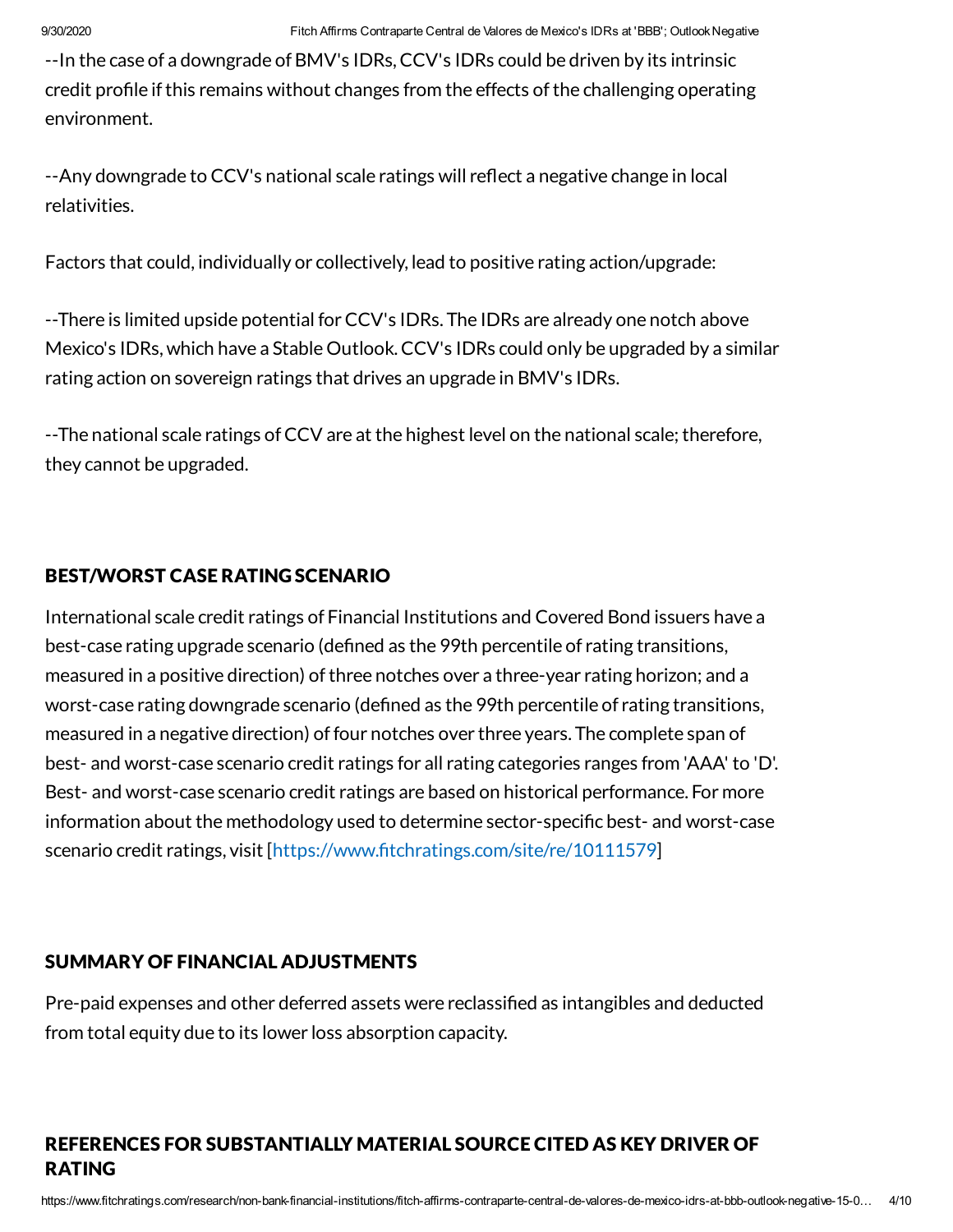The principal sources of information used in the analysis are described in the Applicable Criteria.

### PUBLIC RATINGS WITH CREDIT LINKAGE TO OTHER RATINGS

The support driven IDRs of CCV are highly influenced by Fitch's assessment about the ability and propensity of support from its ultimate parent Bolsa Mexicana de Valores (BMV, rated BBB/Negative). Fitch considers that the ability of support is reflected in BMVs IDRs and the agency's view that any required support would be manageable for BMV considering that CCV's operations are relative of small size in respect to BMV's overall operations.As of June 2020,CCV's net income and equity represented 6.3% and 5.8% of BMV's total net income and equity, respectively. Regarding the propensity of support, Fitch considers that CCV's performs a core role for its ultimate parent given that it is the only central counterparty for Mexican stock market and represents an important business line forBMV. The propensity of support also factors in the huge reputational risk that CCV's default would represent forBMV as potential losses could be relevant despite its relatively small size to BMV.

|  | <b>RATING ACTIONS</b> |
|--|-----------------------|
|  |                       |

| <b>ENTITY/DEBT</b>                                                 | <b>RATING</b>                 |                                    | <b>PRIOR</b>            |                                          |
|--------------------------------------------------------------------|-------------------------------|------------------------------------|-------------------------|------------------------------------------|
| Contraparte<br>Central de<br>Valores de<br>Mexico, S.A.<br>de C.V. | LT<br><b>IDR</b>              | <b>BBB Rating Outlook Negative</b> | Affirme<br>$\mathsf{d}$ | <b>BBB Rating</b><br>Outlook<br>Negative |
|                                                                    | <b>ST</b><br><b>IDR</b>       | F <sub>3</sub>                     | Affirme<br>d            | F <sub>3</sub>                           |
|                                                                    | LC<br>LT<br><b>IDR</b>        | <b>BBB Rating Outlook Negative</b> | Affirme<br>$\mathsf{d}$ | <b>BBB Rating</b><br>Outlook<br>Negative |
|                                                                    | LC<br><b>ST</b><br><b>IDR</b> | F <sub>3</sub>                     | Affirme<br>d            | F <sub>3</sub>                           |

#### VIEW ADDITIONALRATING DETAILS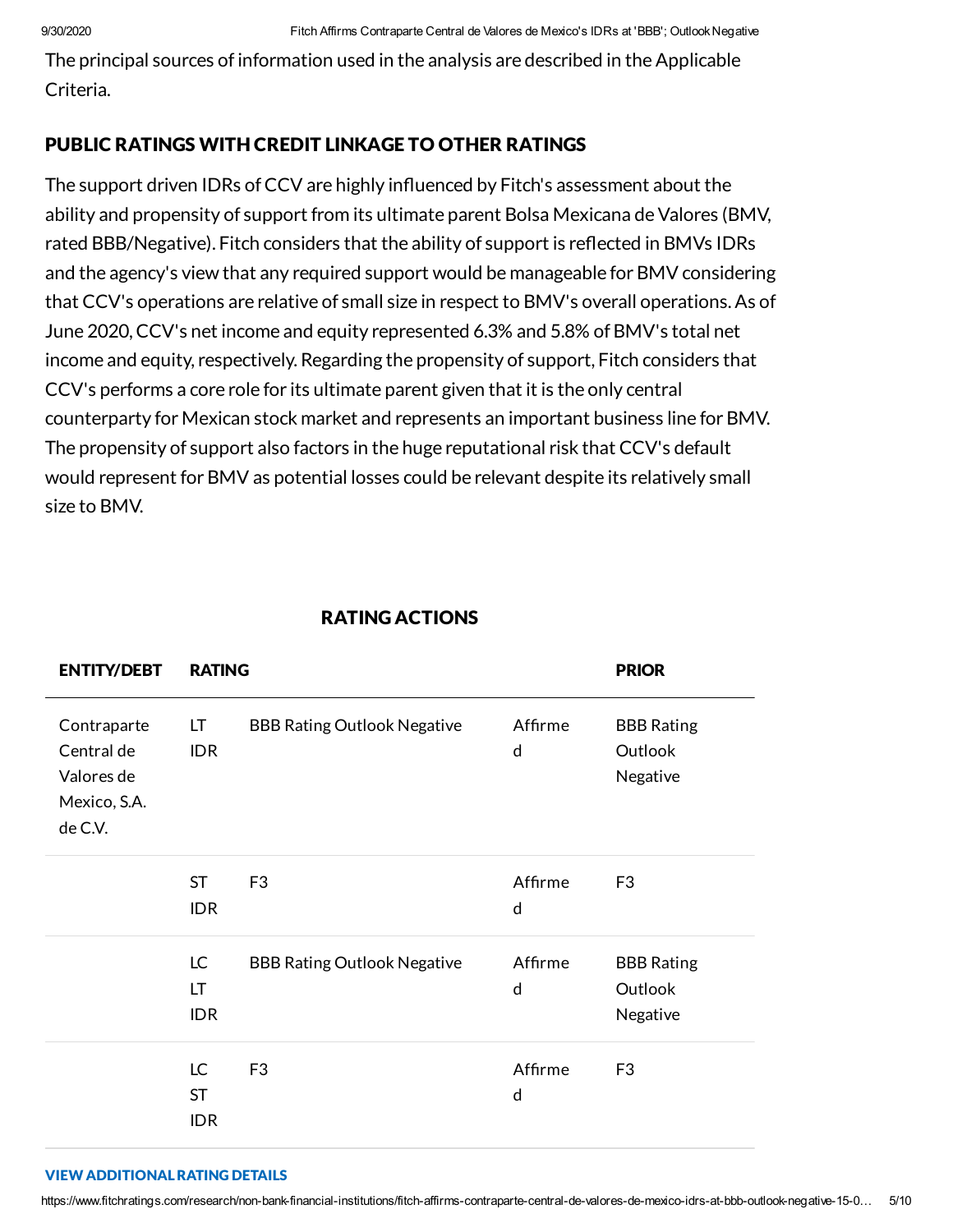### FITCH RATINGS ANALYSTS

**Bertha PatriciaCantu Leal Director** Primary Rating Analyst +52 81 4161 7028 Fitch Mexico S.A. deC.V. Prol. Alfonso Reyes No. 2612, Edificio Connexity, Piso 8, Col. Del Paseo Residencial, Monterrey 64920

**Alejandro Tapia** Senior Director Secondary Rating Analyst +52 81 4161 7056

#### **Alejandro Garcia Garcia**

Managing Director CommitteeChairperson +1 212 908 9137

#### MEDIA CONTACTS

**Elizabeth Fogerty** New York +1 212 908 0526 elizabeth.fogerty@thefitchgroup.com

Additional information is available on www.fitchratings.com

### APPLICABLE CRITERIA

Metodología de Calificaciones en Escala Nacional - Efectivo desde agosto 2, 2018 hasta junio 8, 2020 (pub. 01Aug 2018) Metodología de Calificación de Instituciones Financieras no Bancarias (pub. 18 Sep 2019) Non-Bank Financial [Institutions](https://www.fitchratings.com/research/non-bank-financial-institutions/non-bank-financial-institutions-rating-criteria-28-02-2020) Rating Criteria (pub. 28 Feb 2020) (including rating assumption sensitivity) [National](https://www.fitchratings.com/research/corporate-finance/national-scale-rating-criteria-08-06-2020) Scale Rating Criteria (pub. 08 Jun 2020)

# ADDITIONAL DISCLOSURES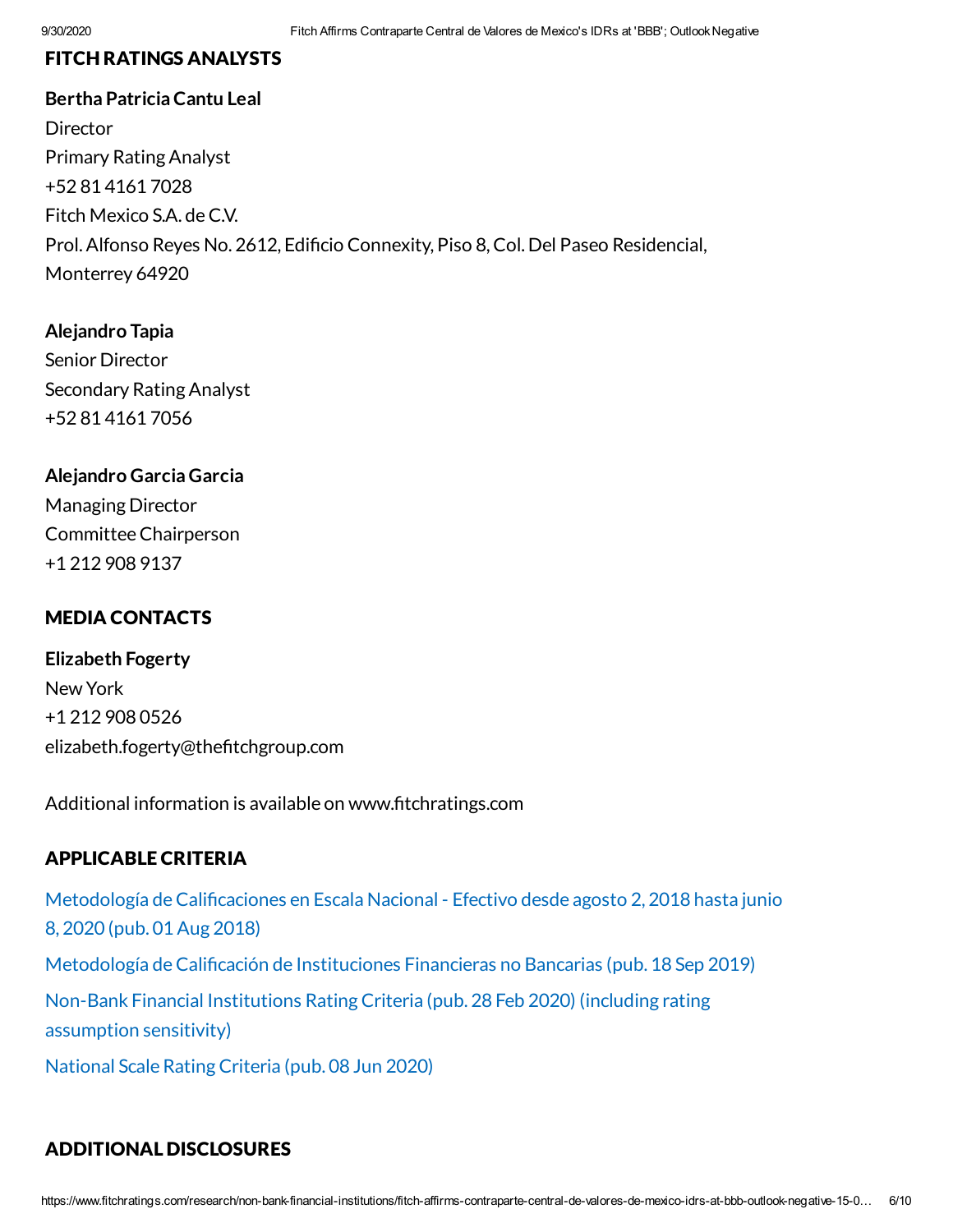[Dodd-Frank](https://www.fitchratings.com/research/non-bank-financial-institutions/fitch-affirms-contraparte-central-de-valores-de-mexico-idrs-at-bbb-outlook-negative-15-09-2020/dodd-frank-disclosure) Rating Information Disclosure Form

[Solicitation](#page-8-0) Status

[Endorsement](#page-8-1) Policy

#### ENDORSEMENT STATUS

Contraparte Central de Valores de Mexico, S.A. de C.V. EU Endorsed

## DISCLAIMER

ALL FITCH CREDITRATINGSARE SUBJECT TO CERTAIN LIMITATIONSAND DISCLAIMERS. PLEASE READ THESE LIMITATIONSAND DISCLAIMERSBY FOLLOWING THIS LINK: [HTTPS://WWW.FITCHRATINGS.COM/UNDERSTANDINGCREDITRATINGS.](https://www.fitchratings.com/UNDERSTANDINGCREDITRATINGS) IN ADDITION, THE FOLLOWING [HTTPS://WWW.FITCHRATINGS.COM/RATING-](https://www.fitchratings.com/rating-definitions-document)DEFINITIONS-DOCUMENT DETAILS FITCH'SRATING DEFINITIONS FOR EACH RATING SCALEAND RATING CATEGORIES, INCLUDING DEFINITIONSRELATING TO DEFAULT. PUBLISHED RATINGS,CRITERIA,AND METHODOLOGIESAREAVAILABLE FROM THIS SITEATALL TIMES. FITCH'SCODE OF CONDUCT,CONFIDENTIALITY,CONFLICTSOF INTEREST,AFFILIATE FIREWALL,COMPLIANCE,AND OTHER RELEVANT POLICIESAND PROCEDURESAREALSO AVAILABLE FROM THECODE OF CONDUCT SECTION OF THIS SITE. DIRECTORSAND SHAREHOLDERSRELEVANT INTERESTSAREAVAILABLEAT [HTTPS://WWW.FITCHRATINGS.COM/SITE/REGULATORY](https://www.fitchratings.com/site/regulatory). FITCH MAY HAVE PROVIDED ANOTHER PERMISSIBLE SERVICE TO THE RATED ENTITY OR ITSRELATED THIRD PARTIES. DETAILSOF THIS SERVICE FOR RATINGS FORWHICH THE LEAD ANALYST IS BASED IN AN EU-REGISTERED ENTITY CAN BE FOUND ON THE ENTITY SUMMARY PAGE FOR THIS ISSUER ON THE FITCH RATINGSWEBSITE.

#### READ LESS

### COPYRIGHT

Copyright © 2020 by Fitch Ratings, Inc., Fitch Ratings Ltd. and its subsidiaries. 33 Whitehall Street, NY, NY 10004. Telephone: 1-800-753-4824, (212) 908-0500. Fax: (212) 480-4435. Reproduction or retransmission in whole or in part is prohibited except by permission.All rights reserved. In issuing and maintaining its ratings and in making other reports (including forecast information), Fitch relies on factual information it receives from issuers and underwriters and from other sources Fitch believes to be credible. Fitch conducts a reasonable investigation ofthe factual information relied upon by it in accordance with its ratings methodology, and obtains reasonable verification of that information from independent sources, to the extent such sources are available for a given security or in a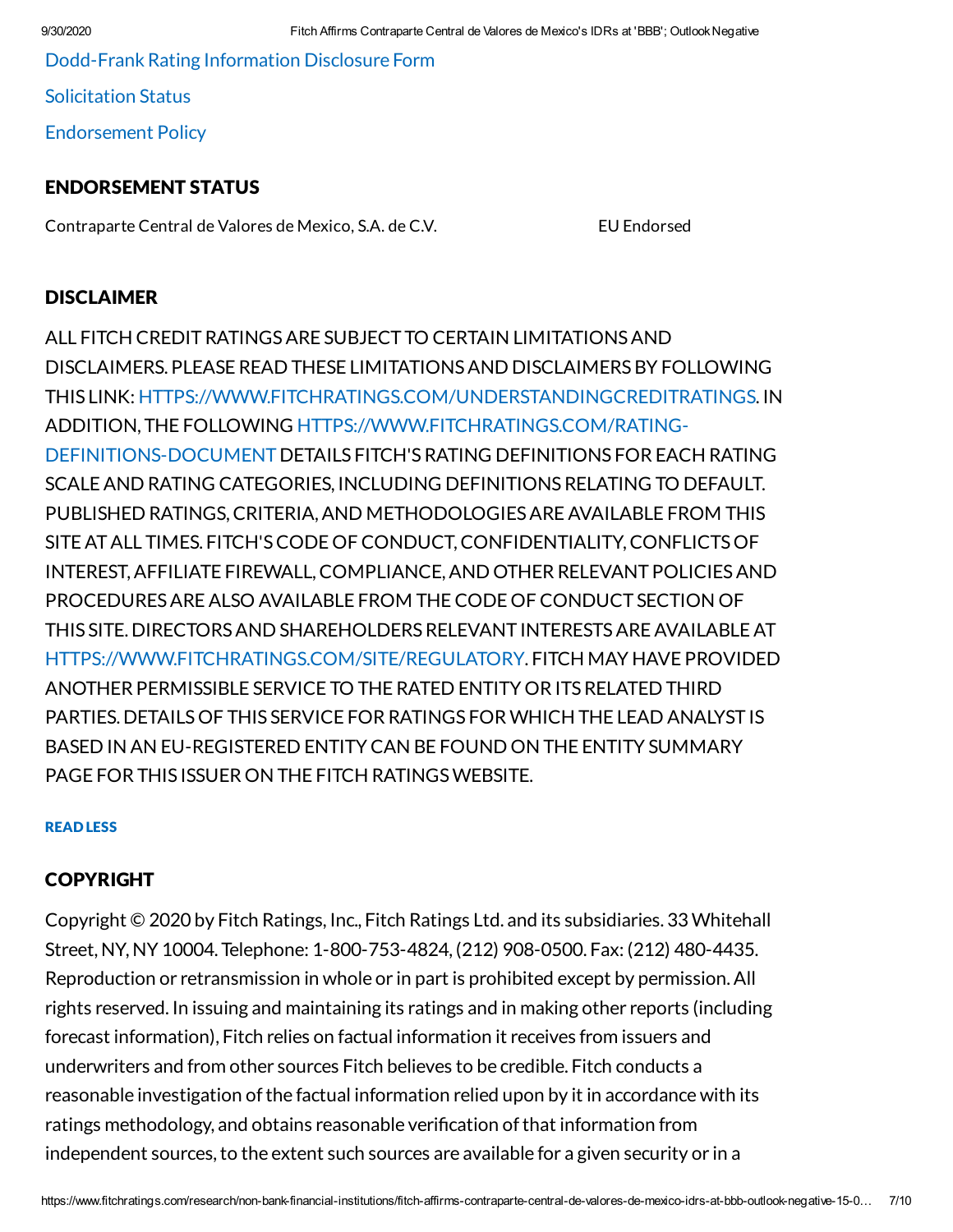given jurisdiction. The manner of Fitch's factual investigation and the scope ofthe thirdparty verification it obtains will vary depending on the nature of the rated security and its issuer, the requirements and practices in the jurisdiction in which the rated security is offered and sold and/or the issuer is located, the availability and nature of relevant public information, access to the management of the issuer and its advisers, the availability of preexisting third-party verifications such as audit reports, agreed-upon procedures letters, appraisals, actuarial reports, engineering reports, legal opinions and other reports provided by third parties, the availability of independent and competent third- party verification sources with respect to the particular security or in the particular jurisdiction of the issuer, and a variety of other factors. Users of Fitch's ratings and reports should understand that neither an enhanced factual investigation nor any third-party verification can ensure that all ofthe information Fitch relies on in connection with a rating or a report will be accurate and complete. Ultimately, the issuer and its advisers are responsible for the accuracy of the information they provide to Fitch and to the market in offering documents and other reports. In issuing its ratings and its reports, Fitch must rely on the work of experts, including independent auditors with respect to financial statements and attorneys with respect to legal and tax matters. Further, ratings and forecasts of financial and other information are inherently forward-looking and embody assumptions and predictions about future events that by their nature cannot be verified as facts. As a result, despite any verification of current facts, ratings and forecasts can be affected by future events or conditions that were not anticipated at the time a rating or forecast was issued or affirmed.

The information in this report is provided "as is" without any representation or warranty of any kind, and Fitch does not represent or warrant that the report or any of its contents will meet any of the requirements of a recipient of the report. A Fitch rating is an opinion as to the creditworthiness of a security. This opinion and reports made by Fitch are based on established criteria and methodologies that Fitch is continuously evaluating and updating. Therefore, ratings and reports are the collective work product of Fitch and no individual, or group of individuals, is solely responsible for a rating or a report. The rating does not address the risk of loss due to risks other than credit risk, unless such risk is specifically mentioned. Fitch is not engaged in the offer or sale of any security.All Fitch reports have shared authorship. Individuals identified in a Fitch report were involved in, but are not solely responsible for, the opinions stated therein. The individuals are named for contact purposes only.A report providing a Fitch rating is neither a prospectus nor a substitute for the information assembled, verified and presented to investors by the issuer and its agents in connection with the sale of the securities. Ratings may be changed or withdrawn at any time for any reason in the sole discretion of Fitch. Fitch does not provide investment advice of any sort. Ratings are not a recommendation to buy, sell, or hold any security. Ratings do not comment on the adequacy of market price, the suitability of any security for a particular investor, or the tax-exempt nature or taxability of payments made in respect to any security.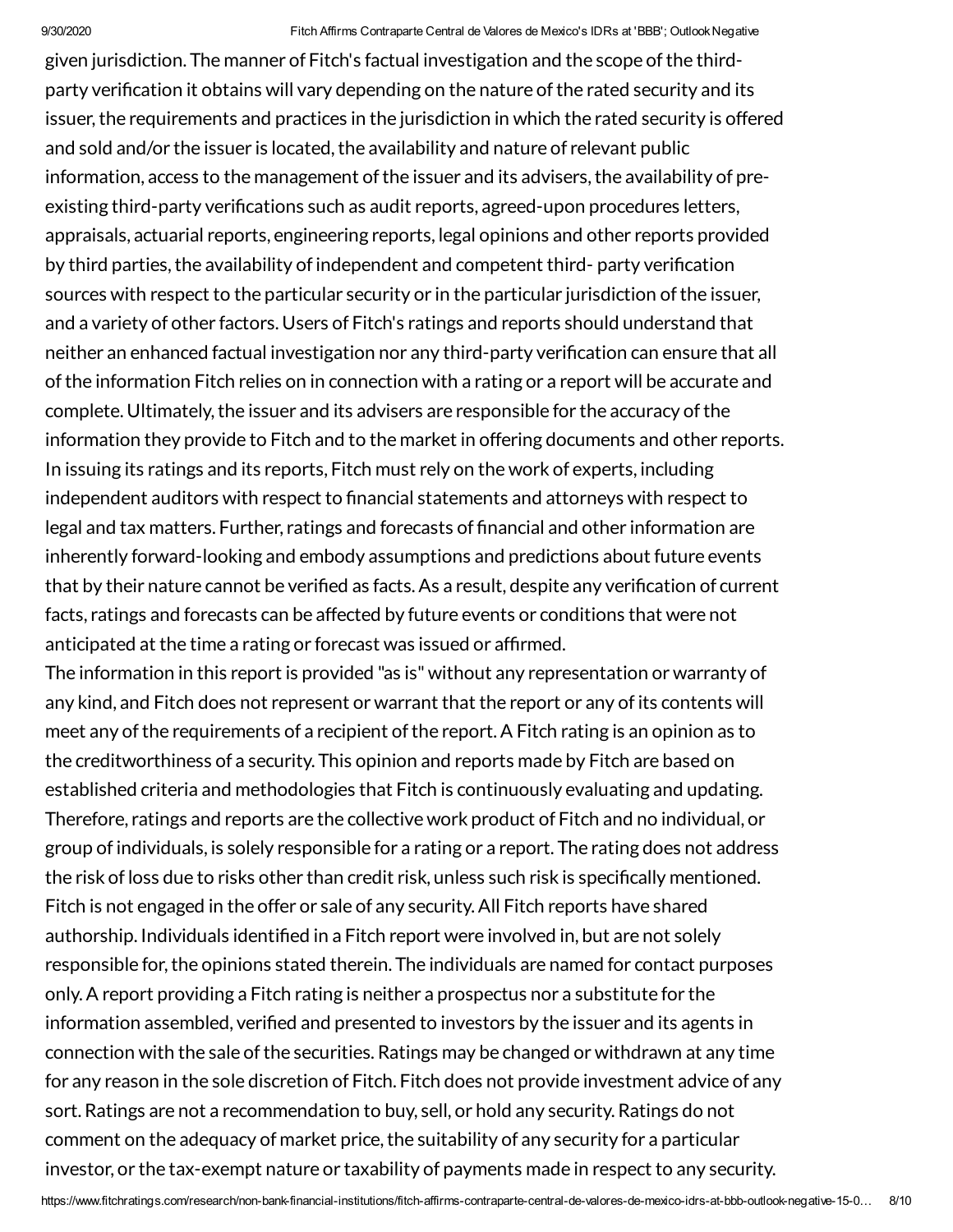Fitch receives fees from issuers, insurers, guarantors, other obligors, and underwriters for rating securities. Such fees generally vary from US\$1,000 to US\$750,000 (or the applicable currency equivalent) per issue. In certain cases, Fitch will rate all or a number of issues issued by a particular issuer, or insured or guaranteed by a particular insurer or guarantor,for a single annual fee. Such fees are expected to vary from US\$10,000 to US\$1,500,000 (or the applicable currency equivalent). The assignment, publication, or dissemination of a rating by Fitch shall not constitute a consent by Fitch to use its name as an expert in connection with any registration statement filed under the United States securities laws, the Financial Services and Markets Act of 2000 of the United Kingdom, or the securities laws of any particular jurisdiction. Due to the relative efficiency of electronic publishing and distribution, Fitch research may be available to electronic subscribers up to three days earlier than to print subscribers.

ForAustralia, New Zealand, Taiwan and South Korea only: Fitch Australia Pty Ltd holds an Australian financial services license (AFS license no. 337123) which authorizes it to provide credit ratings to wholesale clients only.Credit ratings information published by Fitch is not intended to be used by persons who are retail clients within the meaning of the Corporations Act 2001

Fitch Ratings, Inc. is registered with the U.S. Securities and Exchange Commission as a Nationally Recognized Statistical Rating Organization (the "NRSRO").While certain ofthe NRSRO's credit rating subsidiaries are listed on Item 3 of Form NRSRO and as such are authorized to issue credit ratings on behalf of the NRSRO (see

https://www.fitchratings.com/site/regulatory), other credit rating subsidiaries are not listed on Form NRSRO (the "non-NRSROs") and therefore credit ratings issued by those subsidiaries are not issued on behalf of the NRSRO. However, non-NRSRO personnel may participate in determining credit ratings issued by or on behalf of the NRSRO.

#### READ LESS

#### <span id="page-8-0"></span>SOLICITATION STATUS

The ratings above were solicited and assigned or maintained at the request of the rated entity/issuer or a related third party.Any exceptions follow below.

#### <span id="page-8-1"></span>ENDORSEMENT POLICY

Fitch's approach to ratings endorsement so that ratings produced outside the EU may be used by regulated entities within the EU for regulatory purposes, pursuant to the terms of the EU Regulation with respect to credit rating agencies, can be found on the EU Regulatory Disclosures page. The [endorsement](https://www.fitchratings.com/regulatory) status of all International ratings is provided within the entity summary page for each rated entity and in the transaction detail pages for all